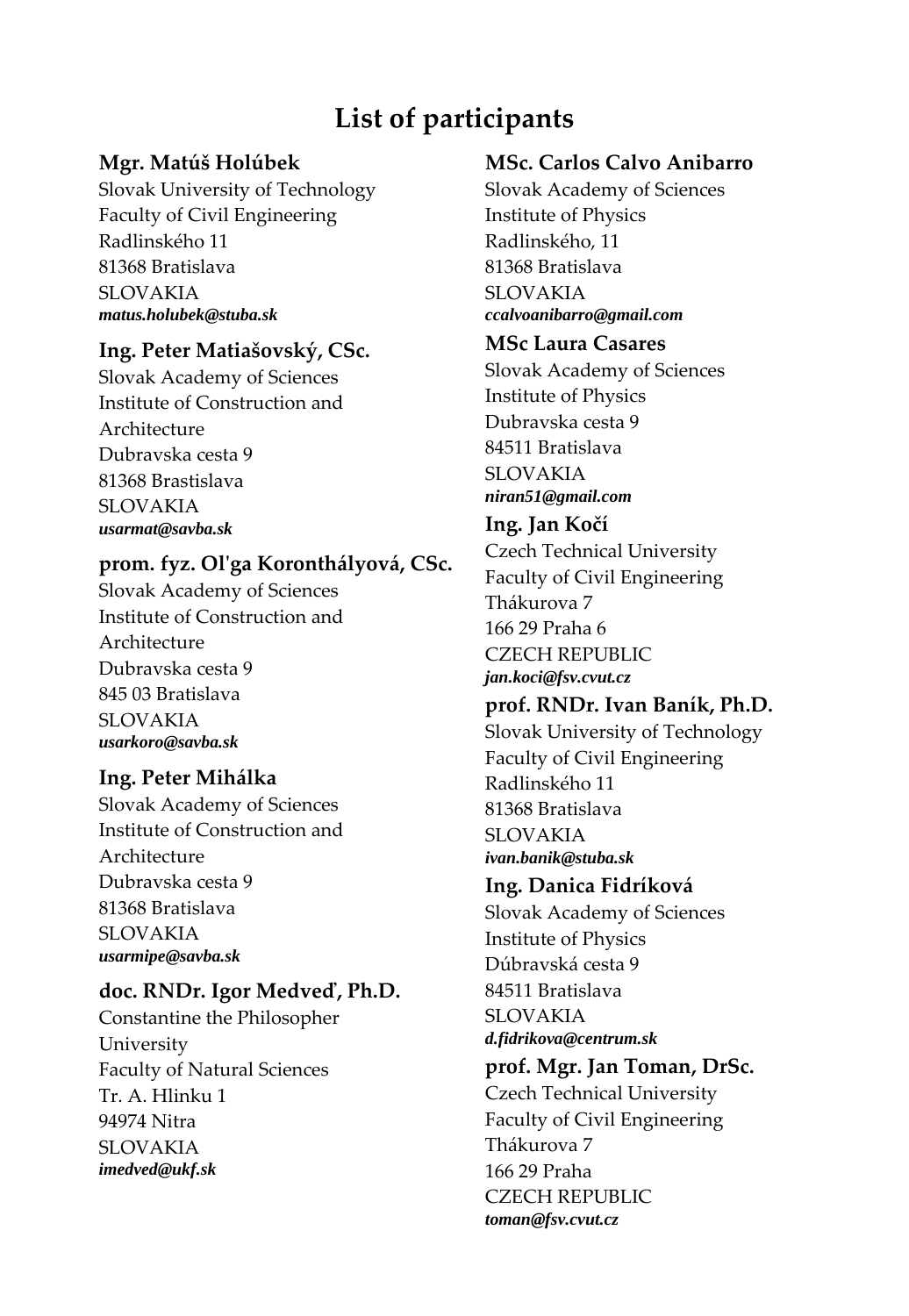#### **prof. Ing. Pavel Ošmera, CSc.**

Brno University of Technology Faculty of Mechanical Engineering Technická 2 602 00 Brno CZECH REPUBLIC *osmera@fme.vutbr.cz* 

#### **Ing. Zbyšek Pavlík, Ph.D.**

Czech Technical University Faculty of Civil Engineering Thákurova 7 166 29 Praha 6 CZECH REPUBLIC *pavlikz@fsv.cvut.cz* 

# **prof. Ing. Robert Černý, Dr.Sc.**

Czech Technical University Faculty of Civil Engineering Thákurova 7 166 29 Praha CZECH REPUBLIC *cernyr@fsv.cvut.cz* 

# **Assoc. Prof. Piotr Koniorczyk,**

**Ph.D., DSc. Eng.**

Military University of Technology Institute of Aviation Technology Kaliskiego 2 00‐908 Warsaw POLAND *piotr.koniorczyk@wat.edu.pl* 

#### **doc. Ing. Juraj Veselský, Ph.D.**

Slovak University of Technology Faculty of Civil Engineering Radlinského 11 81368 Bratislava SLOVAKIA *juraj.veselsky@stuba.sk* 

#### **doc. Ing. Jiří Vala, CSc.**

Brno University of Technology Faculty of Civil Engineering Žižkova 17 602 00 Brno CZECH REPUBLIC *vala.j@fce.vutbr.cz* 

#### **Mgr. Jana Moravčíková**

Constantine the Philosopher University Faculty of Natural Science Tr. A. Hlinku 1 949 74 Nitra SLOVAKIA *jana.moravcikova@ukf.sk* 

# **Assoc. Prof. Janusz Zmywaczyk, Ph.D., DSC. Eng.**

Military University of Technology Institute of Aviation Technology Kaliskiego 2 00‐908 Warsaw POLAND *janusz.zmywaczyk@wat.edu.pl* 

#### **doc. RNDr. Jozefa Lukovičová, Ph.D.**

Slovak University of Technology Faculty of Civil Engineering Radlinskeho 11 81368 Bratislava SLOVAKIA *jozefa.lukovicova@stuba.sk* 

# **doc. RNDr. Ing. Stanislav Šťastník, CSc.**

Brno University of Technology Faculty of Civil Engineering Žižkova 17 602 00 Brno CZECH REPUBLIC *stastnik.s@fce.vutbr.cz* 

#### **RNDr. Anton Trník, Ph.D.**

Constantine the Philosopher University Faculty of Natural Sciences Tr. A Hlinku 1 949 74 Nitra SLOVAKIA *atrnik@ukf.sk*